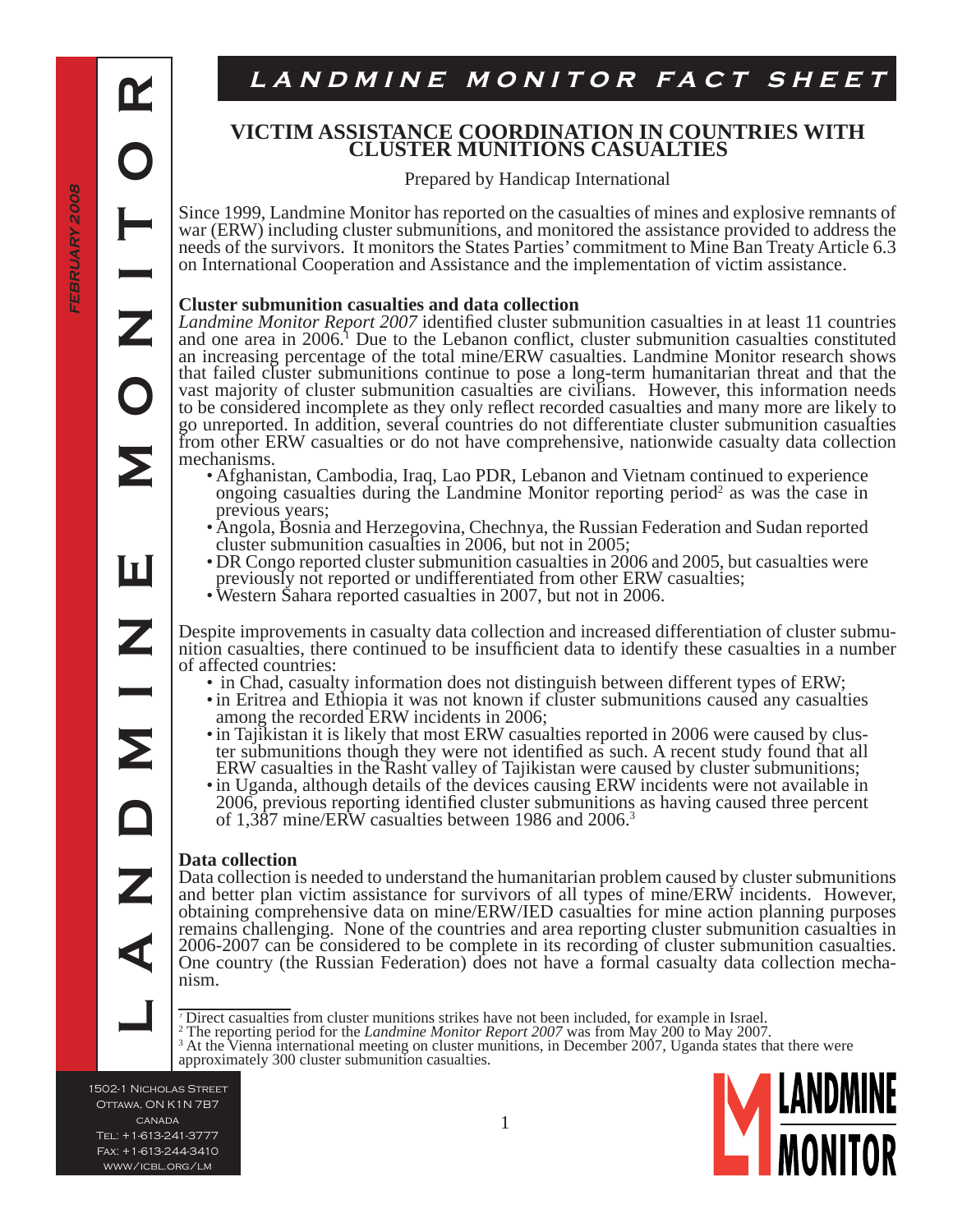## **VICTIM ASSISTANCE COORDINATION**

#### As a result, Landmine Monitor obtained casualty information from media analysis and other sources.

In the states experiencing ongoing casualties due to cluster submunitions and with significant numbers of survivors, data collection remained inadequate:

- Afghanistan: the collection of comprehensive mine/ERW casualty data remained problematic despite centralization of the database;  $4$
- Cambodia: although national casualty data collection is considered to be comprehensive, it only began to differentiate casualties from different types of ERW in September 2006. As a result, many cluster submunition casualties have not been recorded as such;
- Iraq: there is no unified data collection mechanism for new mine/ERW/IED casualties and ongoing conflict and censorship prevented data collection. Reliable casualty data for 2006 was not available;
- Laos and Vietnam: there is no comprehensive nationwide casualty data collection mechanism and underreporting is certain. Information available is very limited, inaccurate and incomplete
- Lebanon: the 2006 conflict caused an upsurge in casualties, which data collection was inadequate to capture; though it was considered to be nearly complete prior to the conflict.

#### **Victim assistance and coordination**

Years of monitoring experience shows that there are limitations to the victim assistance provisions under the MBT, as the primary responsibility for victim assistance effectively lies with the affected states but with sustained support from the international community. However, the lack of coordination and planning within affected states to adequately address the needs of victims resulted in there being no clear measure of actual progress.

At the First Review Conference in 2004, states went some way towards addressing these challenges by reaffirming the obligation of all States to remain committed to the issue of victim assistance. But it was recognized that the affected states were primarily responsible for enhancing assistance to their citizens who suffered the tragedy of mine incidents. They committed to a clear action plan to encourage sufficient efforts and allocation of resources to facilitate the full rehabilitation, reintegration and participation of mine/ERW survivors and other people with disabilities. States Parties reporting responsibility for significant numbers of survivors committed to undertake the following activities: compile information on the status of victim assistance; identify specific, measurable, achievable, relevant, time-bound (SMART) objectives; produce plans to achieve these objectives by 2009; and, report regularly on progress.

Results are variable in countries with cluster submunition casualties:

- Afghanistan and Cambodia, operate well-established mine action programs with significant victim assistance expertise. Both have received support through the  $\overrightarrow{MBT}$  as they were identified as having significant numbers of survivors and needs for assistance but also the greatest responsibility to act.<sup>5</sup> Although services increased they remained inadequate;
- **Albania,** a country with cluster submunition survivors but no new casualties in 2006, coordinates **•**victim assistance activities through a focal point in the Albanian Mine Action Executive (AMAE) in cooperation with relevant ministries and key stakeholders according to a strategic plan. Victim assistance activities are integrated into national development and reconstruction plans and budgets, and are in conjunction with the National Strategy on People with Disabilities. Survivors are directly involved in victim assistance.

 $<sup>5</sup>$  At the first Review Conference of the Mine Ban Treaty in 2004, 24 States Parties were identified as having significant numbers</sup> of survivors and needs for assistance but also the greatest responsibility to act: *Albania, Afghanistan, Angola, Bosnia and Herzegovina,* **Burundi,** *Cambodia, Chad,* **Colombia,** *Croatia, DR Congo,* **El Salvador,** *Eritrea, Ethiopia, Guinea-Bissau,*  **Nicaragua, Mozambique, Peru, Senegal,** *Serbia, Sudan, Tajikistan,* **Thailand,** *Uganda* **and Yemen**. Italics mark countries which have cluster submunition casualties.





<sup>4</sup> UNMACA was only able to provide information on 205 cluster submunition casualties between 1993 and 2006, whereas ICRC identified 556 cluster submunition casualties during the same period. ICRC data, however, displayed inaccuracies in terminology and incident location input.